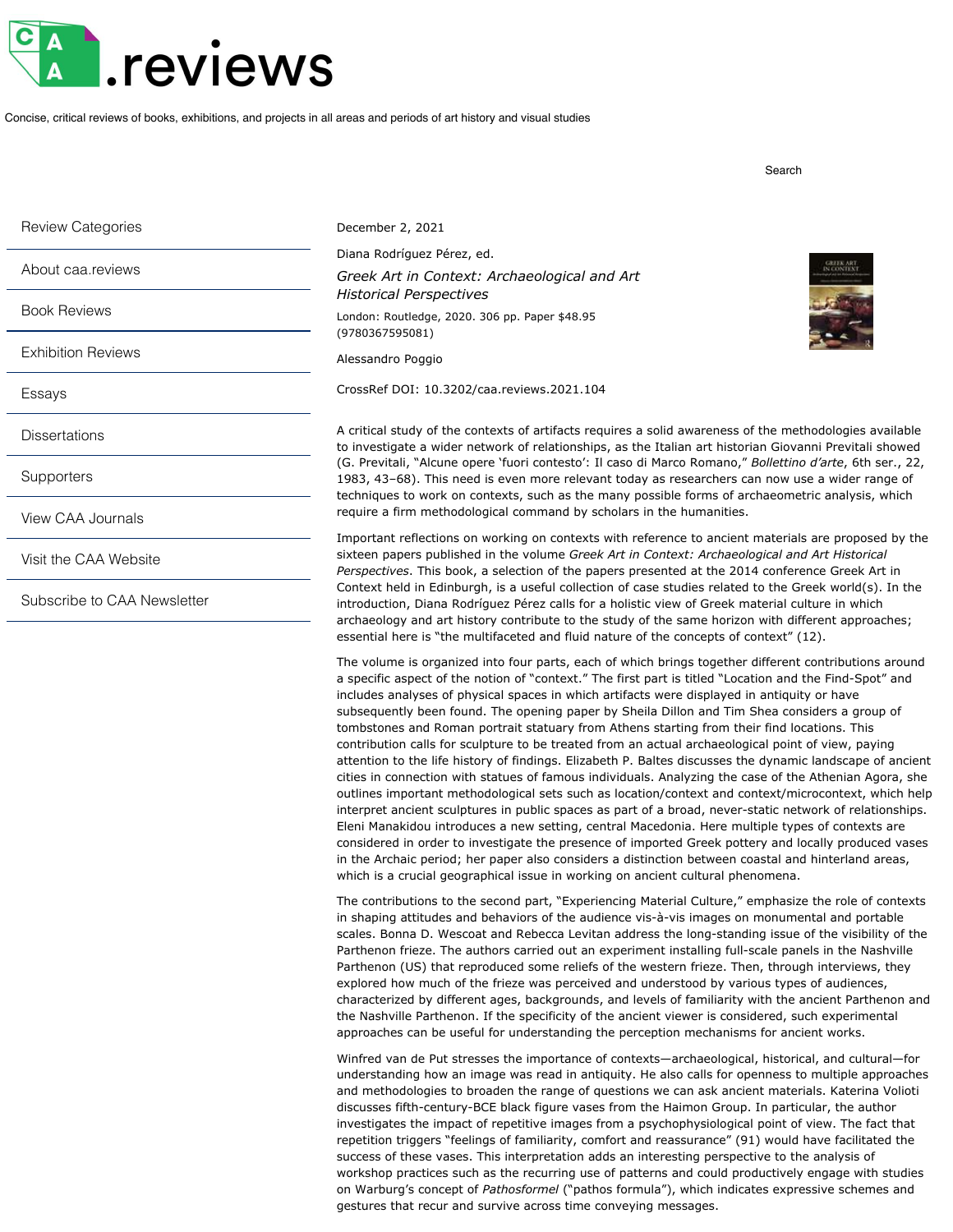The last paper in part 2, by Lloyd Llewellyn-Jones, focuses on a single object, the Eurymedon vase. The author believes that the viewer is intended to read simultaneously the two separate sides of the vase, depicting a Greek and a Persian, respectively—as if the vase were representing a sexual act as it is happening, a hypothesis that raises many questions about the narrative techniques on Greek vases. The author, in highlighting that the vase conveys the theme of sexual domination, identifies its original context in the ancient military environment, with reflections regarding our own times.

The third part of the volume deals with "Historical and Artistic Contexts" and shows the different range of methodologies that can be used to discern the contexts of ancient artifacts. Marion Meyer's contribution urges the correct use of literary sources in connection with ancient artworks such as the western pediment of the Parthenon: it would be incorrect to necessarily explain images with texts, given that later sources may be inspired by earlier images. Matteo Zaccarini also stresses the importance of a well-balanced use of literary sources, taking the example of the Stoa of the Herms, "one of the archaeological ghosts of the Classical Athenian Agora" (132). A discussion of this sort is very welcome given that scholars working on antiquity often use literary sources as an indistinct body of information, whereas ancient authors reveal their own specific interests and precise choices.

Helle Hochscheid emphasizes the importance of exploring Athenian sculptural production using the principle of "Art Worlds." In her analysis, a wide range of artists, support personnel, and patrons lets us better understand classical Athenian sculpture with a more comprehensive view. Samantha Masters and Alexander Andrason aim to contextualize the fifth-century-BCE Athenian vase iconography that is generally identified as Helen and Paris. The authors believe that such an interpretation, which emphasizes adultery, is incompatible with the ideal of marital bonds and harmony within the Athenian context during that period, whereas a reading of the iconography as a general representation of courtship would be a better fit. Frank Hildebrandt analyzes five fragmentary Apulian vases of monumental size now in Hamburg. He carries out an iconographic analysis to reconstruct the context in which these vases, attributed to the Darius Painter, were produced and used.

The fourth and last part of the volume, "Recontextualization," deals with the manifold kinds of reception processes triggered by the circulation of Greek artifacts and artists across the Mediterranean and over time. Carmen Sánchez Fernández investigates multiple issues related to the arrival of fourth-century-BCE Attic pottery in the Iberian peninsula. Her contribution analyzes the different uses of Greek vases by the Iberians—for instance, as cinerary urns. Another side of the coin is the imitation of Greek pottery by local workshops. Moreover, the author reflects on the dynamics of pottery production and the market. Analogously, Stine Schierup highlights the impact of a specific Greek pottery shape, the Panathenaic amphora, in southern Italy, with particular reference to funerary contexts. In this case as well, the author considers both the imported amphorae, not necessarily brought to Italy by winners of athletic competitions, and the local production of pseudo-Panathenaic amphorae, as well as the appropriation of the typology to convey different messages such as civic values.

Moving eastward in this Mediterranean journey, Alice Landskron focuses on the Heroon of Trysa, in ancient Lycia (present-day Turkey), a monument richly decorated by reliefs (now at the Kunsthistorisches Museum Vienna) for which she suggests a date around 400 BCE. Its varied imagery spurs reflection on the role of local motifs and on the reception and manipulation of Greek iconographies in a region that had unique cultural features due to interactions among the Anatolian, Greek, and Persian worlds.

The closing paper, by Sally Waite, through the case of the Kent Collection of ancient pottery in Harrogate (UK), addresses the issue of collecting as a phenomenon fostering the circulation of objects across time and space, which often entails a lack of certain information about the exact findspot. However, the multiple stories of objects found, sold, and transported into different countries and continents emerge as part of the complex biographies of artifacts and deserve attention when these objects are displayed in museums.

The volume ends with a list of references, followed by an index that allows the reader to explore the content through different trajectories. Because there are multiple issues bridging the sixteen contributions, the reader can take different paths through the book; however, the footnotes of the individual papers might have provided more links between contributions.

The papers are illustrated with black-and-white figures (which sometimes are not perfectly legible), drawings, maps, and graphs; chapters 5 and 11 could have used illustrations of the discussed materials, whereas references to figures are missing in the text of chapter 16. The volume has few typos.

As the editor herself notes, the contributions in the volume mainly focus on sculpture and pottery, due to a lack of response from specialists in architecture. Nevertheless, the range of topics investigated by this collection (including, e.g., architectural sculpture) is more multifaceted than that stated in the table of contents. The geographic coverage of the contributions, which understandably is not exhaustive, also provides a useful picture of the diverse areas affected by Greek cultures.

In conclusion, this volume is a valuable contribution to the study of the ancient Greek worlds that offers much inspiration for future advancements on themes such as circulation, manipulation, reuse, and appropriation, which are central to current discussion. It is also full of food for thought for scholars working on diverse topics and disciplines such as urban palimpsests and museum studies.

[Alessandro Poggio](http://caareviews.org/reviewers/3171) Assistant Professor, IMT School for Advanced Studies Lucca